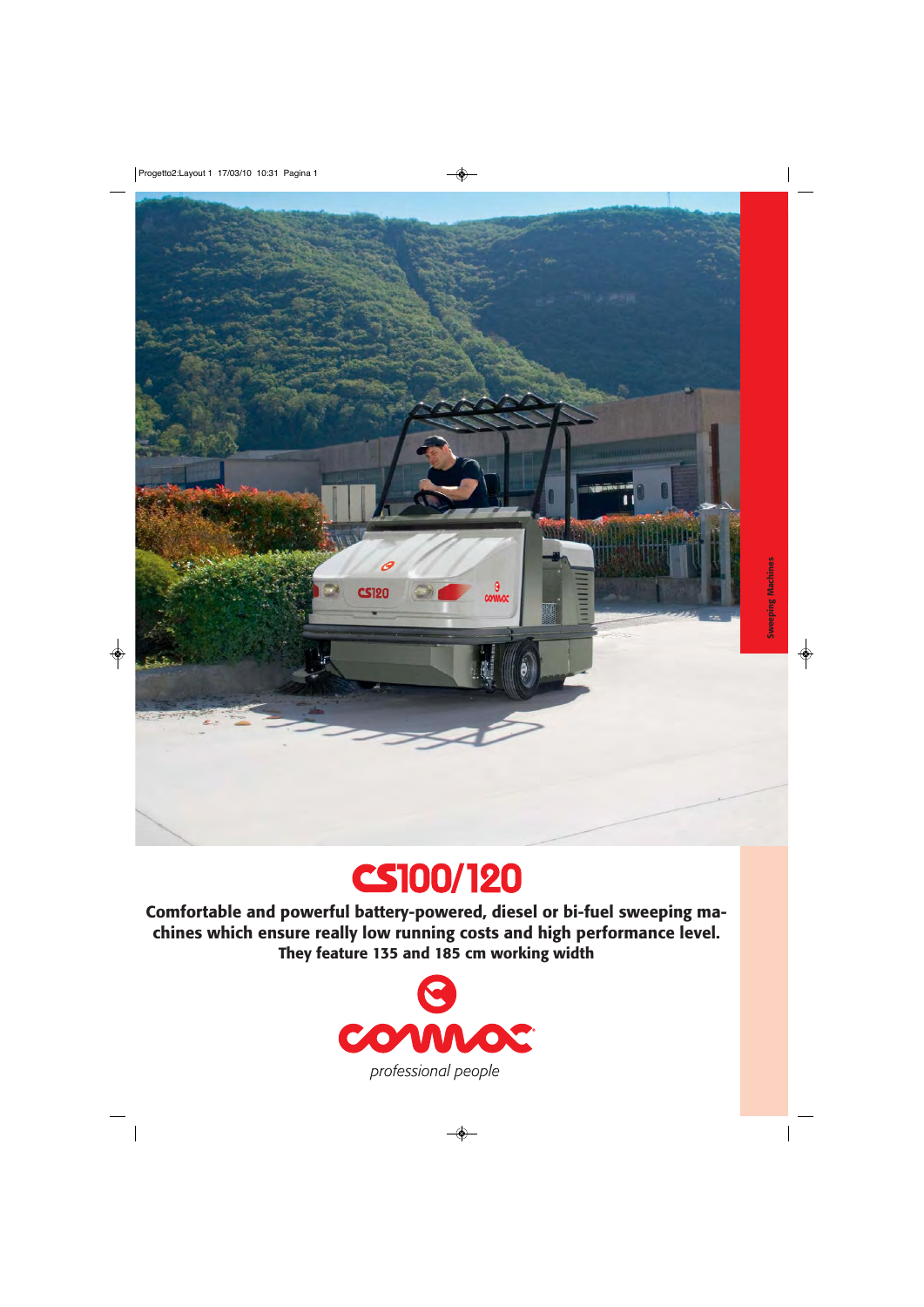





#### **CS100/120 Suitable for removing the most stubborn dirt from outdoor or indoor surfaces, such as compartment stores and parking lots up to more than 0.000 sq.m.**

CS100/120 have been designed to easily collect solid debris and light or heavy dust also in very dusty environments.

These sweeping machines are at the top of the range in terms of power, performance capacity, resistance and ability to perform heavy duty tasks.

They also feature an electric filter shaker that is directly controlled from a button on the instrument panel to keep the pocket filter always clean, reducing drastically maintenance operations.

Controls and motors installed on CS100/120 models are hydraulic powered operated, ensuring reliability and user-friendliness.

The same hydraulic system used in the Diesel and Bifuel models is also installed on the battery versions.

All models feature an oil cooler with independent thermostat and solenoid valve in order to keep oil temperature within the ideal range and ensure best efficiency. In this way consumption is reduced and components' life extended.

CS100/120 come with all accessories as standard equipment: spring seat with armrests, flasher, headlights, rubber bumper, reverse beeper, cloth filter, main and side brush.

#### **CS100/120 are available also in the version for public areas or street.**



**Sweeping Machines Sweeping Machines**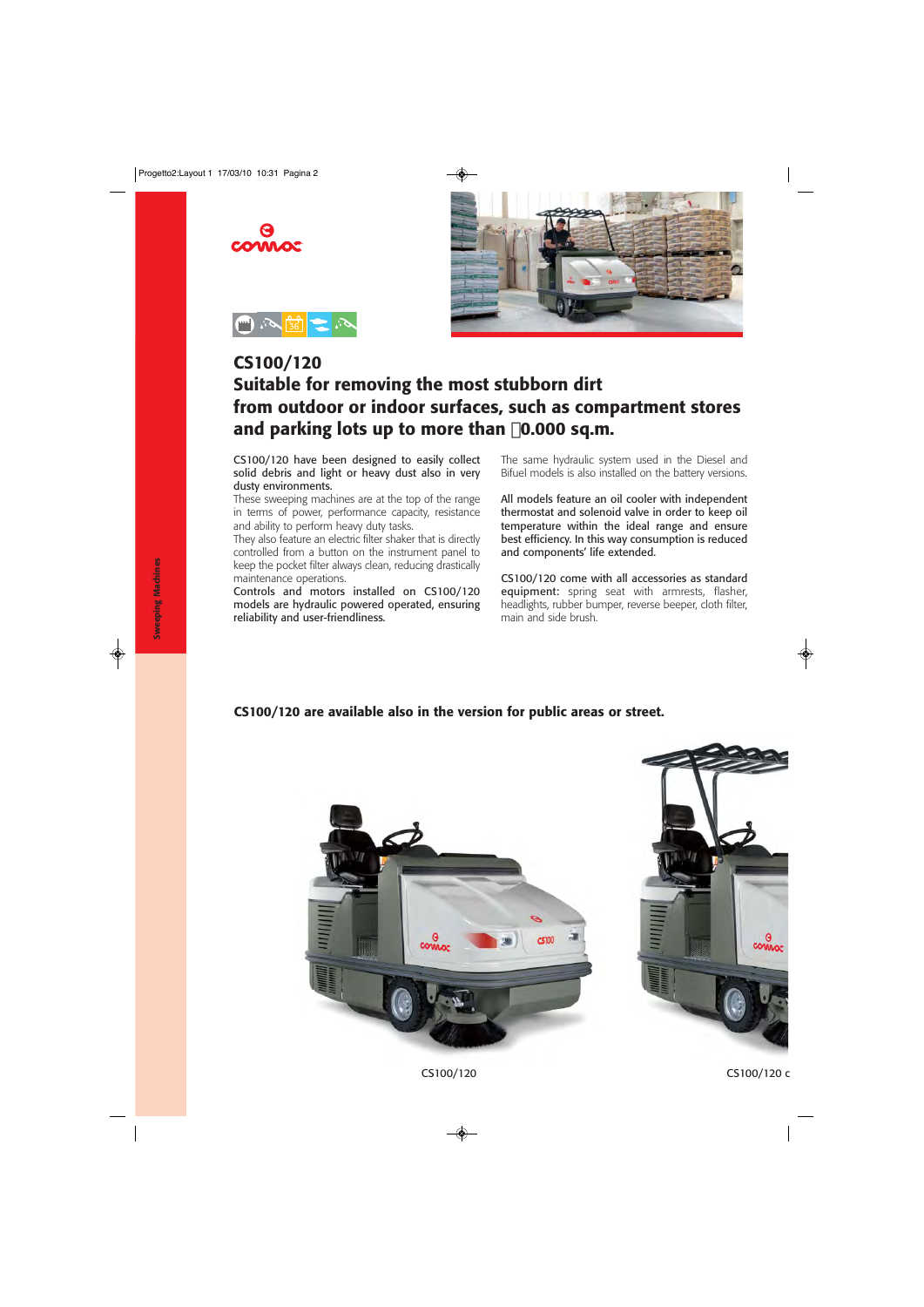

#### CS100/120 They have been devised to provide excellent driving comfort for the operator and best accessibility for ordinary maintenance procedures

The CS100/120 sweeping machines have been designed to ensure comfortable driving conditions for the operator. They have been carefully designed



The driver's seat has been carefully devised to ensure the most comfortable operating conditions for the operator: the steering wheel comes with adjustable inclination just like the seat back and the arm rests



The forward and backward drive pedal is servo-assisted to ensure smooth and precise driving

in every detail: the driver's seat is accessible from both sides and the elegant instrument panel ensures constant control of the situation.



The four main control levers have been arranged to make driving as easy as possible. The levers have the following functions:

- 1. To switch on and lower the main brush and make suction start automatically. Depending on requirements, suction can be disabled.
- 2. To operate the side brush.
- 3. Lever to open and close the cover of the debris hopper.
- 4. Lever for dirt hopper lifting



overhead guard

Heinri

CS100/120 with cabin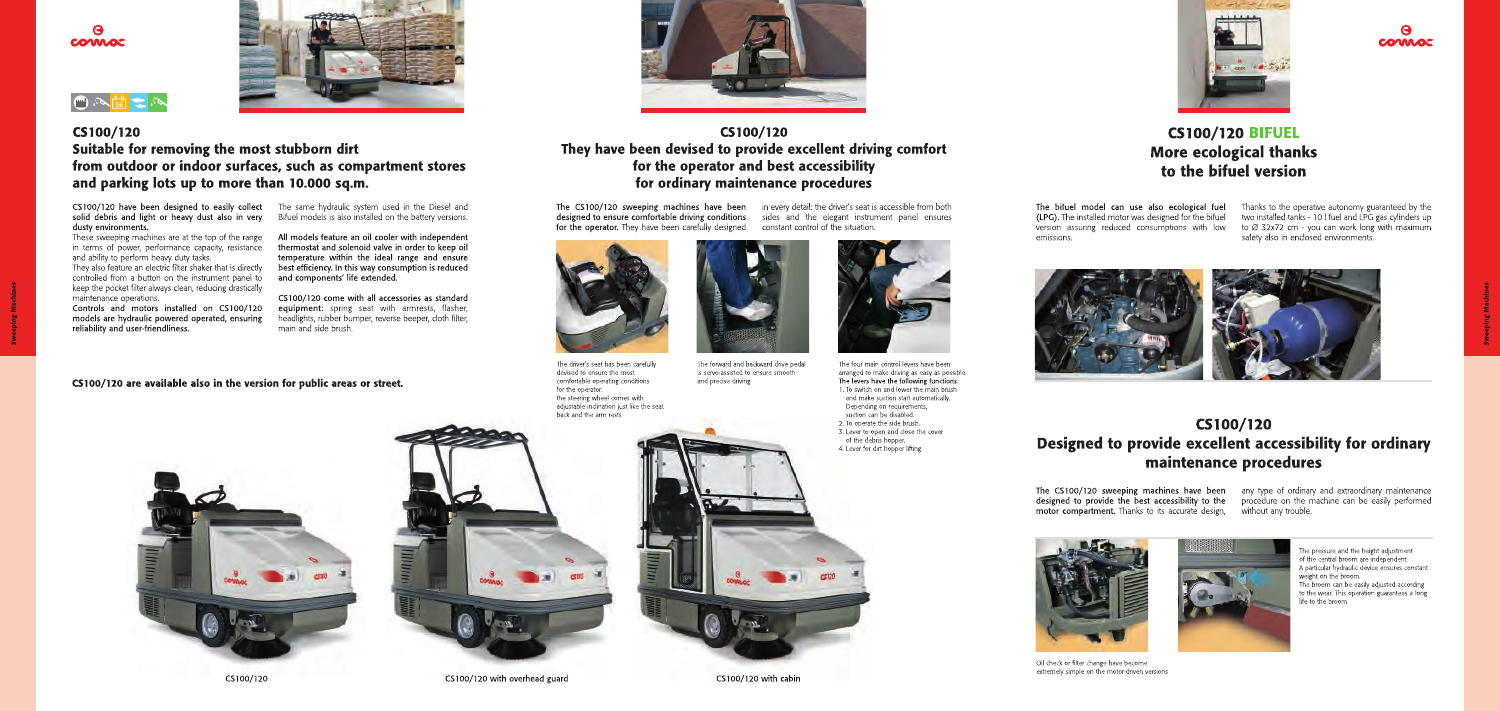



### CS120 More ecological thanks to the bifuel version

The bifuel model (CS120 Bifuel) can use also ecological fuel (LPG). The installed motor was designed for the bifuel version assuring reduced consumptions with low emissions.

Thanks to the operative autonomy guaranteed by the two installed tanks - 10 l fuel and LPG gas cylinders up to Ø 32x72 cm - you can work long with maximum safety also in enclosed environments.



## CS100/120 Designed to provide excellent accessibility for ordinary maintenance procedures

The CS100/120 sweeping machines have been designed to provide the best accessibility to the motor compartment. Thanks to its accurate design, any type of ordinary and extraordinary maintenance procedure on the machine can be easily performed without any trouble.



Oil check or filter change have become extremely simple on the motor-driven versions



The pressure and the height adjustment of the central broom are independent. A particular hydraulic device ensures constant weight on the broom. The broom can be easily adjusted according to the wear. This operation guarantees a long life to the broom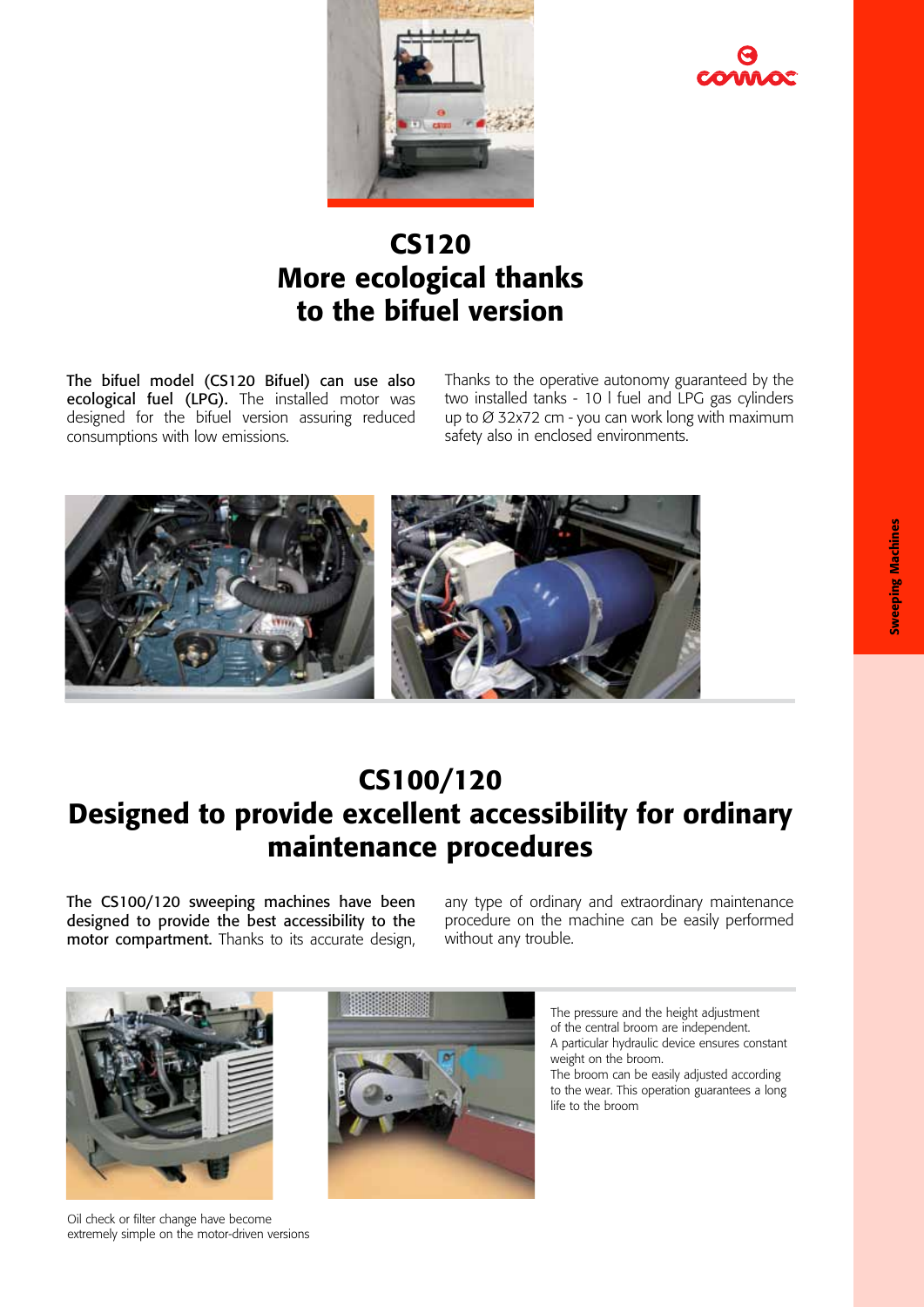

# **CS100/120 Technical solutions are adopted to ensure high level and constant performance over time**

These powerful sweeping machines offer a wide range of technical solutions: from the pocket filter with large filtering surface, to the self-adjusting main brush, the large waste hopper and the newly introduced rear drive wheel which ensures tight turning radius.



The pocket filter made of fabric with more than 10 sq.m. filtering surface, ensures long life and excellent results even in environments with very high fine dust content.

The filter can be easily removed for replacement after hundreds of working hours in dusty environments without requiring any tools



The floating main brush is self-adjusting to maintain constant contact with the floor. The retractable side brush absorbs impacts protecting the machine from any possible damage. Both brushes can be easily removed for replacement, and the main one, in particular, can be removed without any tools



Traction is provided by the rear-drive wheel which ensures great manoeuvrability and safe driving with a very tight turning angle



**The front waste hopper, with a usable capacity of 400 l. (CS100), 420 l. (CS120),**

is lifted by a two-piston hydraulic system that is directly controlled from the driver's seat and can reach 1,4 m dumping height. Vacuum is generated by a hydraulic motor